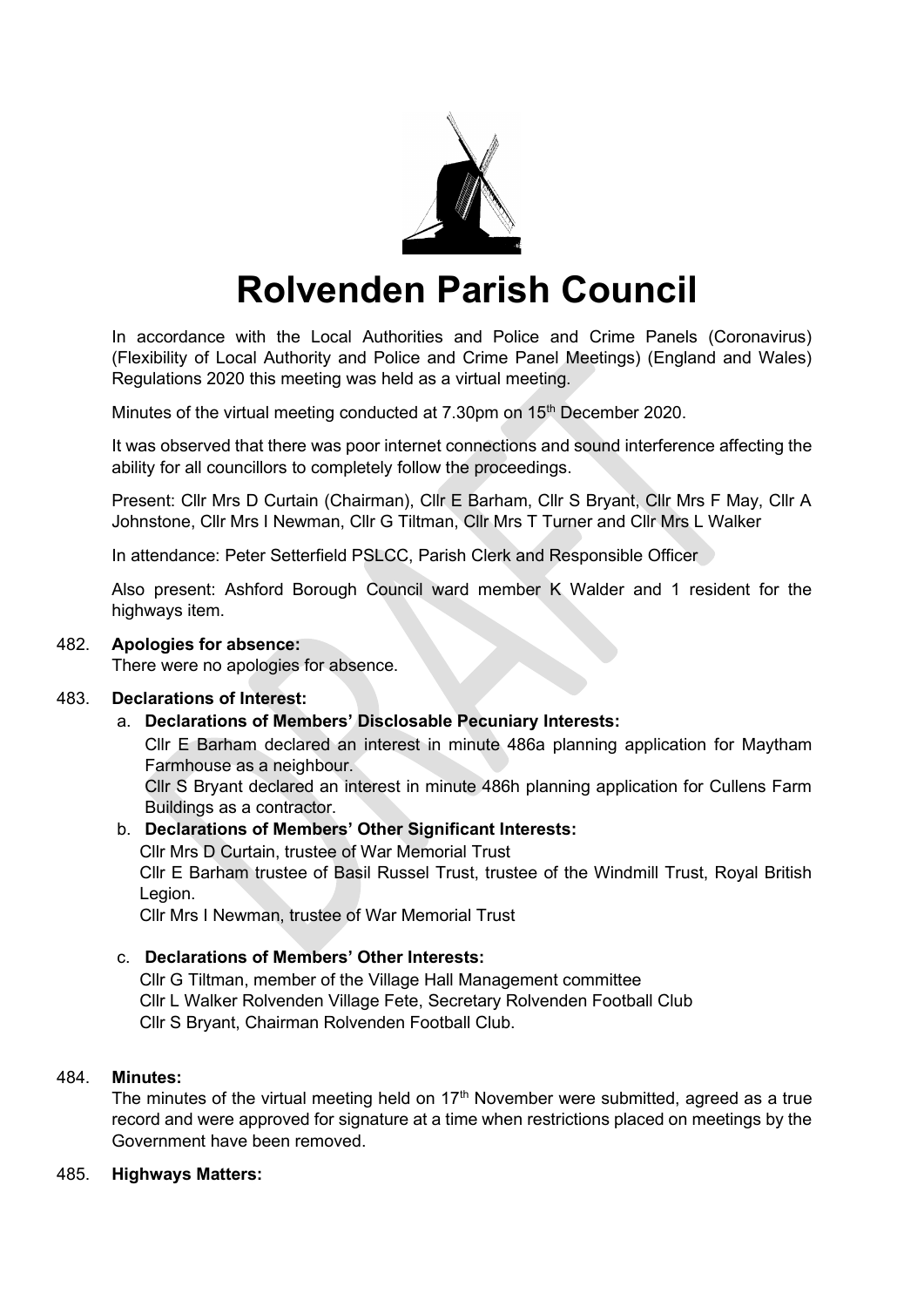The Parish Council has received a request for the consideration of the construction of a pedestrian footpath along the B2086 from Sandhurst Lane to Rolvenden Windmill. Kent Highways have been contacted for guidance as the local Highway Authority. At the present time funding is being restricted to those schemes aimed at reducing casualties on the road.

Schemes can be taken forward subject to the Parish Council arranging the necessary funding. A basic path is costed at £95 per linear metre should the land be owned by highways and level given the distance this would equate to approximately £38,000 and no other works such as drainage or fencing be required.

Councillor Barham stated that the footpath could be constructed on his land subject to a fence and bark surface being installed and enquired if S106 monies could be utilised for this.

The Parish Clerk was asked to check with the Borough Council regarding this,

Prior to the Coronavirus Pandemic the Parish Council were looking at various schemes with Kent Highways which requires initial public consultation, originally planned to take place at the Annual Parish Meeting which was cancelled. It has become clear from discussion with Kent Highways that not only do the Parish Council need the support of residents they need also to raise the finance for the project.

Indicative costs, which are subject to survey and potential additional costs, for some of the schemes suggested are:

20 mph zone £11,000 (would require traffic calming measures not normally granted on A roads)

Enhanced school road markings £1,500 (estimated life 12 months)

Pedestrian crossing £17,000 light controlled £38,000 (additional street lighting would be required which will increase the costs considerably)

Parking restrictions on Regent Street £3,500 plus cost of lines.

The Parish Council is asked to consider the funding of an automated traffic count on the High Street for a one week period in order to ascertain the flow of traffic as well as the speed of traffic passing. The survey will help formulate a way forward as well as providing documentary evidence that will be required by Kent Highways as there is no evidence of crashes occurring.

No decisions were made as Councillor Curtain and Borough Councillor Walder are due to meet with Kent Highways in January, therefore the matter will be deferred until that meeting has taken place.

# 486. **Planning Matters:**

a. **20/1574/AS & 20/1575/AS Maytham Farmhouse, Maytham Road, Rolvenden –** Installation of replacement roof covering and conservation roof lights to the existing outbuilding with associated Listed Building application 20/1575/AS Installation of replacement roof covering and conservation roof lights to the existing outbuilding.

### **Resolved: The Parish Council supports the application.**

b. **20/01653/AS Oak View, Hastings Road, Rolvenden –** The construction of a 1.8m high close board fencing inside the existing post and rail fence and planting of triple staggered native hedging.

**Resolved: The Parish Council has no objection to the application subject to the requirements relating to the Public Right of Way being implemented.**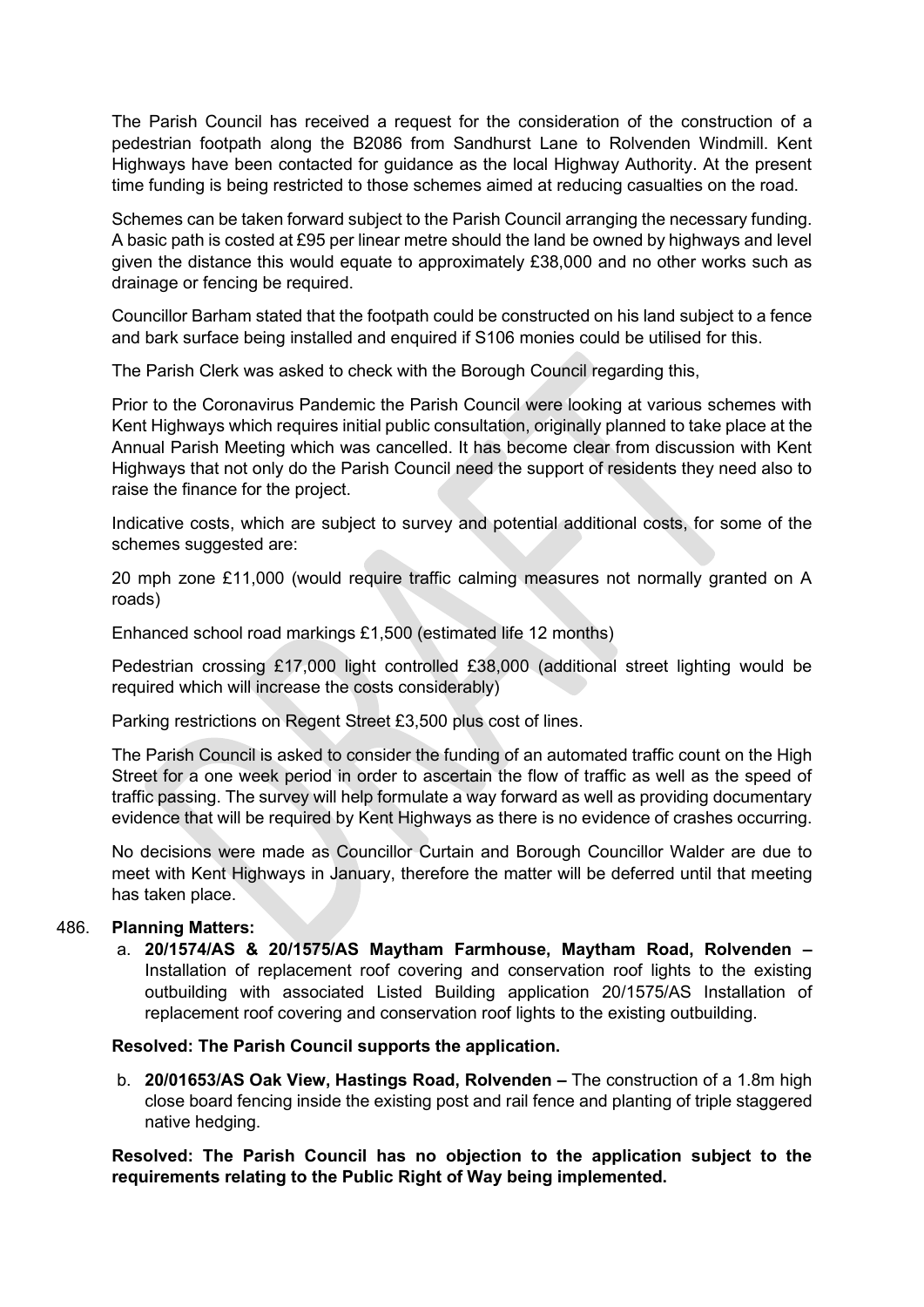c. **20/01650/AS & 20/01651/AS 71 High Street, Rolvenden –** Change to external facing materials, addition of front door, French doors and addition of rooflights. Addition of walls & doors at ground & first floor level, replacement windows, bricking up of existing doorway, internal repairs.

## **Resolved: The Parish Council supports the application.**

d. **20/01662/AS Oak View, Hastings Road, Rolvenden –** Construction of a new barn building and associated hardstanding and access for the provision of 3 no. stables, tack room, tractor store and hay barn.

**Resolved: The proposed application breaches the SPD on the following points and therefore should be refused;**

- **1. There is insufficient grazing for the three horses allowed for by the stabling in fact, there is barely adequate grazing for one and Paragraph 2.6 of the SPD states as follows, 'The Council is unlikely to grant permission for stables if insufficient grazing is available', as overgrazing is both an animal welfare issue as well as being harmful to the landscape. The site sits firmly within the High Weald AONB so the landscape has the highest levels of protection nationally and at local level through the ABC Local Plan and the Rolvenden Neighbourhood Plan. A condition to restrict numbers of animals kept at this site would raise serious animal welfare issues as it can only just support one horse, applying the British Horse Society's formula ( which is explicitly applied by the SPD). Animal welfare informs the provisions of the SPD explicitly on this point of insufficient grazing and it is well-established that horses should not be kept on their own or spend excessive times in stables. They are herd animals and suffer severe mental stress if solitary or kept inside for extensive periods.**
- **2. The application is completely silent on the issue of manure and muck-heap sites - no muck-heap is provided for. Paragraph 3.6 of the SPD requires applicants to provide a statement of the proposed arrangements for the disposal of stable manure.**
- **3. The application is also completely silent on the issue of liquid waste and consequent pollution risk - again, in breach of the requirements of the SPD. There are no details how liquid waste resulting from hay soaking, stable and yard washing, horse washing and manure run-off will be dealt with and its polluting impact mitigated.**

**The drawings show that this would appear to be a barn adapted to become a stable. It would appear from the drawings that there is no opening of sufficient size for animals to access the Loose boxes. There appears to be no ventilation or natural light any animals housed in these conditions will suffer horribly.**

**The planning statement makes no mention of the Rolvenden Neighbourhood Plan which is a material consideration for any planning application in the Parish in particular policy RNP3.**

**Paragraph 3.1.4 of the statement appears to be irrelevant to the application as there would be insufficient space for this level of storage.**

**Paragraph 5.5.4 quotes that this is a replacement building which is incorrect as there is no building at the intended location of the barn nor is it in the location of the kennels removed prior to this application.**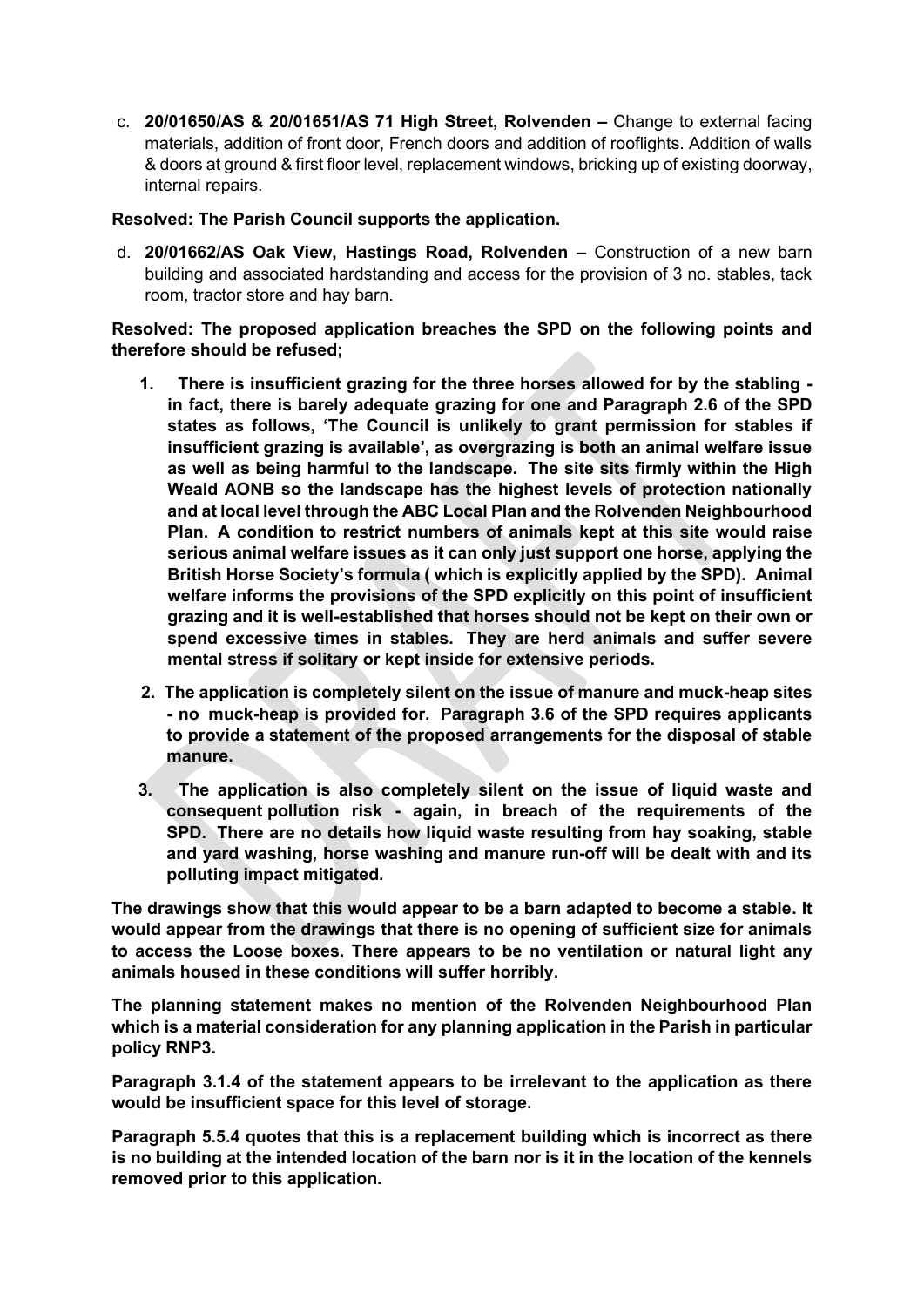e. **20/01666/AS Lowden Barn, Lowden Farm, Maytham Road, Rolvenden –** Regularisation of use of the building as ancillary annexe with internal works.

### **Resolved: The Parish Council supports the application subject to a condition on grant that the annexe is to remain so in perpetuity.**

f. **20/01697/AS 10 Gatefield Cottages, Tenterden Road, Rolvenden –** Proposed two storey rear extension with material alterations to existing building.

### **The Parish Council were unable to come to a decision due to the lack of information included within the application.**

g. **20/1701/AS Lower Woolwich, Mounts Lane, Rolvenden –** Pool pavilion including eating and changing area.

### **Resolved: The Parish Council supports the application.**

h. **20/01552/AS Cullens Farm Buildings, Maytham Road –** Demolition of existing buildings and erection of a detached three bedroom dwelling with associated parking and amenity.

### **Resolved: The Parish Council is not submitting a comment.**

#### 487. **Bollards on the High Street:**

A quotation has been received or the installation of timber bollards to protect the verge from the Church entrance along to Monypenny in the sum of £2,376.00 this price is subject to:

- 1. The use of mechanical equipment, where services are present within close proximity to the excavation area, hand digging will need to be agreed and the cost of this will be charged as an extra over the quoted sum.
- 2. Subject to the Parish Council obtaining permission from Kent Highways for the installation.
- 3. Subject to site survey and service maps being obtained by the Parish Council from utility companies.
- 4. Subject to availability of plant and materials.

The Parish Council is asked to determine if it wishes to proceed with the project, if the decision is to proceed to request the Parish Clerk to liaise with Kent Highways for approval and to obtain the necessary utility plans.

### **Resolved: not to proceed with the quotation but to purchase posts locally and arrange installation.**

#### 488. **Merrington Park:**

Councillor Barham reported that he had made contact with the owner who is considering cleaning out the tanks and will not be averse to opening the grounds to small groups to see them.

### 489. **S106 funds and projects:**

The funds from the second phase of Halden Field have only just been received by the Borough Council. They will now progress the request for the release of funds and issue the legal agreement in due course. In view of the delays the play company have been contacted to verify if the prices quoted are still valid.

#### 490. **Finance:**

Schedule of payments: Staff costs £869.42 Litter picking £120.00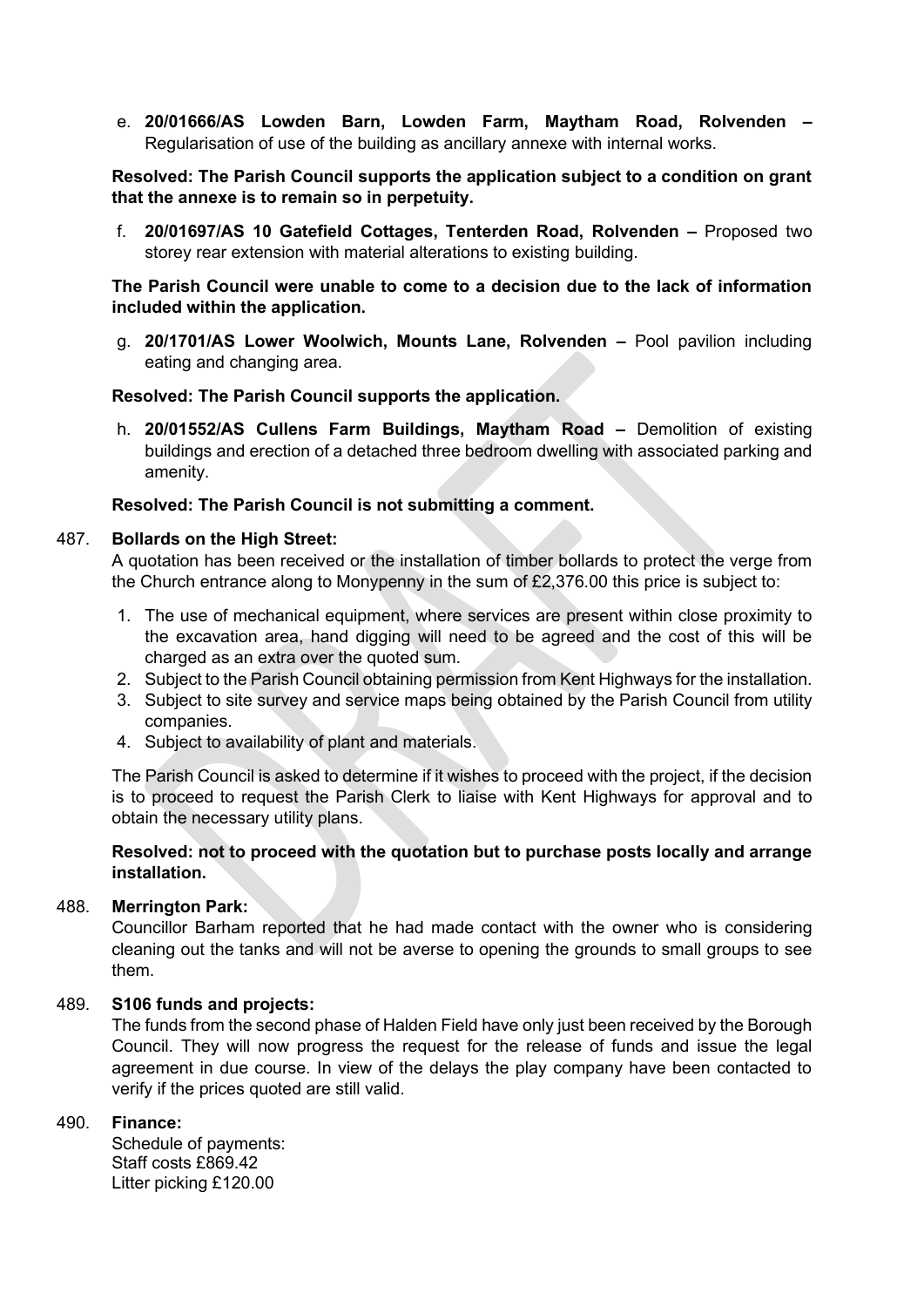Rolvenden Village Hall £861.55 Tompsett Landscaping £690.00 (VAT £115.00) Care Bear scheme £ £300.00

Funds received in November: Care Bear Scheme £195.00 ABC grant for defibrillator cabinet £450,00

Councillors Mrs Curtain and Mrs Newman verified the bank transactions.

## **Resolved:**

- **1. To authorise the payment of the invoices presented at the meeting.**
- **2. To receive and note Report RPC/20/09.**
- **3. To receive and acknowledge the financial movements fro the period 1st April 2020 to 30th November 2020.**

### 491. **Budget 2021 / 2022:**

**Report RPC/20/10** brings to the Parish Council proposals for the year 2021 / 2022.

The report contained 3 options for councillors to consider. Councillor Barham proposed a further option of reducing the Band D equivalent by 3p a week in addition to removing the £10,000 item for Highways improvements. This proposal was duly seconded.

#### **Resolved:**

- **1. To receive and note Report RPC/20/10.**
- **2. To determine the Parish Council's budget for 2021/2022 as detailed below.**
- **3. To confirm the Precept for 2021 / 2022 in accordance with the provisions in Sections 39, 41 and 50 of the Local Government Finance Act 1992.**
- **4. To authorise the Clerk and Responsible Financial Officer of the Parish Council to sign the Precept demand on Ashford Borough Council.**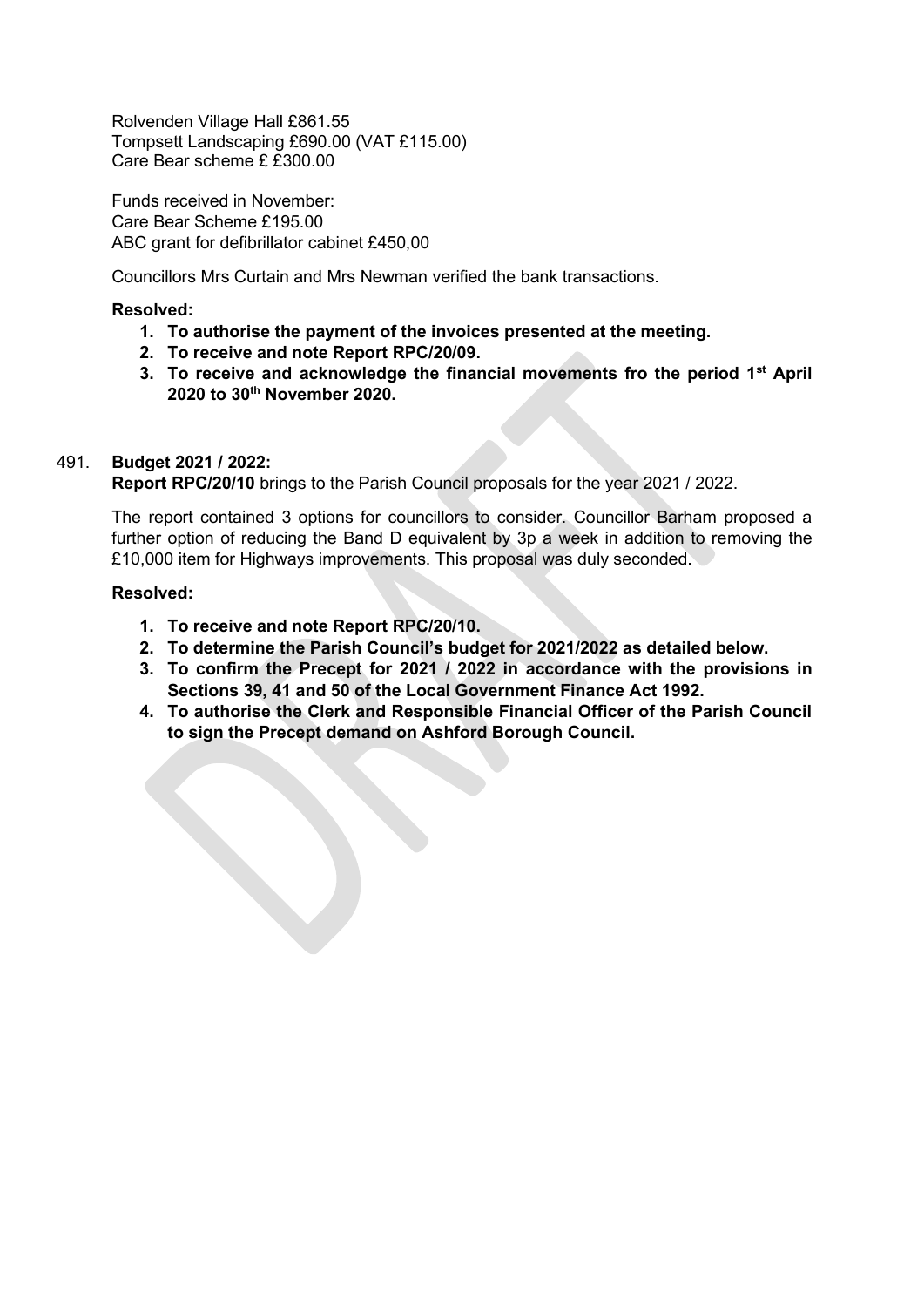| <b>Budgeted payments</b> |           |
|--------------------------|-----------|
|                          |           |
| Audit                    | 600.00    |
| <b>Bank Charges</b>      | 72.00     |
| Contingency              | 6,374.00  |
| Donations                | 100.00    |
| Grounds maintenance      | 11,000.00 |
| Insurance                | 1,700.00  |
| Meetings                 | 200.00    |
| phone boxes              | 150.00    |
| Postage                  | 50.00     |
| Staff costs              | 11,000.00 |
| Stationery               | 500.00    |
| Subscriptions            | 900.00    |
| <b>Training</b>          | 400.00    |
| <b>Total</b>             | 33,046.00 |
|                          |           |
| <b>Budgeted receipts</b> |           |
|                          |           |
| Churchyard maintenance   | 2,320.00  |
| precept                  | 30,486.00 |
| war memorial maintenance | 240.00    |
| <b>Total</b>             | 33,046.00 |

### 492. **Stolen funds:**

A letter has been received from the insurance company in respect of the claim made in respect of the stolen funds. The response is that they will not honour the claim as in their opinion the requirement for bank reconciliation statements had not been met as nothing was minuted. Bank reconciliations were undertaken after the meetings had closed and the documentation retained by the Parish Clerk, none of which was returned following his dismissal, thereby leaving the council with no evidence to show that the necessary reconciliation took place..

Discussion was held about the Council appointing a working group to take over the recovery of the said funds if they have not been recovered by 31 January 2021. Councillor Barham proposed that members of the previous council had an interest in the matter and should therefore be excluded from the vote.

In view of the disagreement and disruptions the Chairman postponed the vote to allow the Clerk to seek legal guidance regarding Councillor interests.

#### 493. **Other items for information:**

Councillor Barham reported that officers from Ashford Borough Council had visited looking for land to be nominated for traveller sites.

Councillor Bryant raised the issue of trees on Maytham Road which had been partially cut back, this is to be placed on the next Parish Council agenda.

Councillor Mrs Walker advised that the Christmas hampers were being made up as part of the Care Bear scheme.